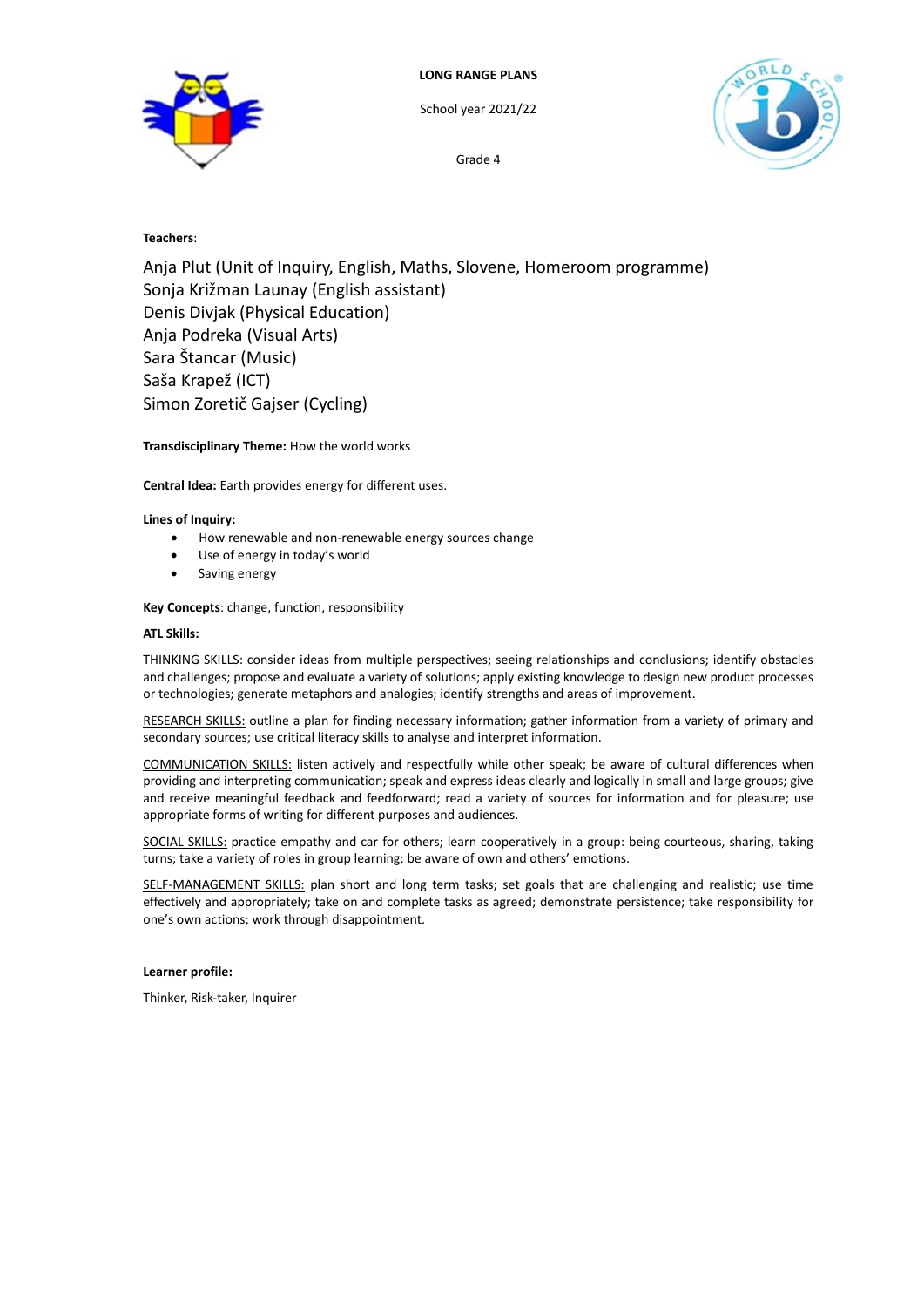## **Taught within the Unit of Inquiry - learning through language (English)**

### WRITTEN LANGUAGE

#### Reading

- Read a range of texts for information and pleasure with increasing understanding and accuracy at grade level
- Read daily for enjoyment and information, for sustained periods, at school and at home
- Read aloud with fluency, understanding, regard to punctuation and with increasing expression
- Recognise figurative language (personifications, idioms, metaphors)
- Show appreciation of different writing styles
- Locate, access, organise information from a variety of the purpose of sources
- Generate new questions after reading and connect these to prior knowledge and experience
- Recognise that poems have layers of meaning
- Show understanding that different texts, poems may be interpreted differently by different people
- Feel that words can evoke mental images
- Use specific vocabulary to comment on and analyse poetry (line, stanza, rhyme, rhythm)
- Show familiarity with the standard organisation of an informational text

#### Writing

- Display a sense of audience by writing in a variety of styles for a range of purposes (interviews, poems)
- Use an appropriate writing process independently
- Plan, organise and complete writing projects of increasing length and complexity
- Use increasingly complex sentence structure
- Recognise and use the main parts of speech correctly (verb)
- Use a range of vocabulary including content-specific vocabulary
- Use figurative language appropriately in writing (simile, metaphor, idiom)
- Use standard spelling for most words and use appropriate resources to check spelling
- Have a fluent and legible style of handwriting (cursive)
- Show individuality and creativity in writing style
- Start developing their own voice and style
- Respond to writing of others critically
- Use of note-taking and study skills
- Experiment with composing different forms of poetry

## ORAL LANGUAGE

### Listening and speaking

- Use discussion to (generate) develop, modify and present ideas
- Use a wide vocabulary and complex sentence structures accurately
- Understand and use metaphor, simile and personification
- Listen appropriately for a sustained period and for a variety of purposes
- Show interest and respect for other languages
- Identify and appreciate differences and similarities between languages
- Have an increasing awareness of the power of oral language, how it can help to construct meaning and connect with others
- Use speech appropriately to inform, entertain and influence others
- Be aware that oral language is a medium for learning, as well as for individual enjoyment
- Interact confidently in a variety of situations
- Use a (wide) range of linguistic structures and features to present ideas and information
- Adapt speaking and listening strategies to the context, purpose and audience
- Reflect upon communication to monitor and assess their learning

#### VISUAL LANGUAGE

Viewing and presenting

- Interpret and analyse the purpose and point of view of a visual presentation
- Respond to viewing experiences orally and in writing using specific vocabulary
- Understand that the form and quality of the presentation of their work reflects their thinking and attitudes

### **Taught within the Unit of Inquiry - learning through Music**

RESPONDING:

- analyse different compositions describing how the musical elements enhance the message
- perform on pitch, in rhythm, with appropriate dynamics and timbre, and maintain a steady tempo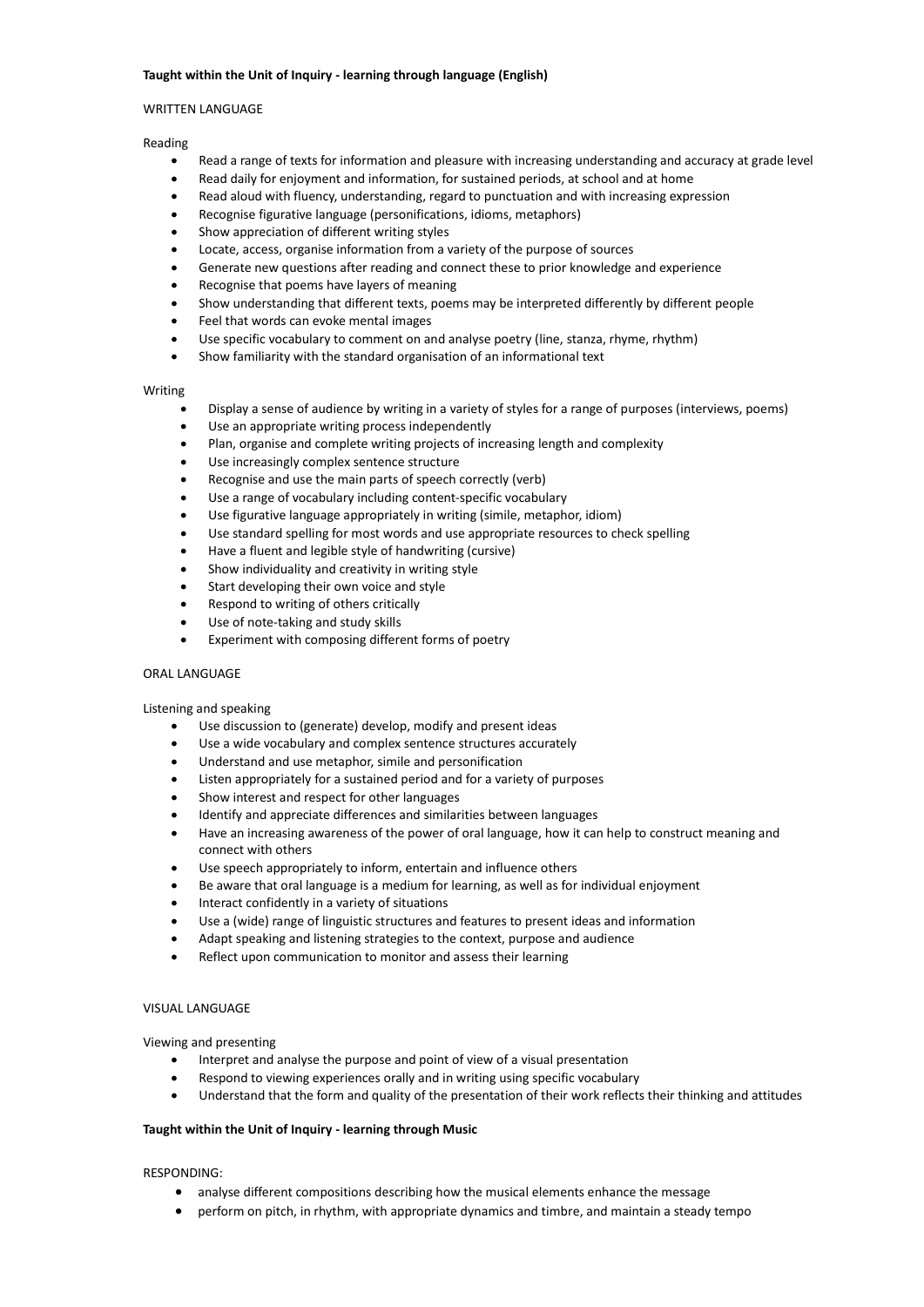- describe the process used to create their own music and compare it with others, in order to improve their compositions
- identify various uses of music in their daily experiences and describe characteristics that make certain music suitable for each use

### CREATING:

• improvise songs and instrumental pieces, using a variety of sound sources, including traditional sounds, nontraditional sounds available in the classroom, body sounds, and sounds produced by electronic means

## **Taught as subject-specific (PE)**

### GAMES

- use rules of fair-play;
- feel sensitivity towards the different abilities of students in the group and be responsive to the needs of others;
- demonstrate the ability to assist others in developing their motor skills;
- demonstrate basic techniques of ball games
- understand basic rules of the game;
- develop positive attitudes to ball games;
- develop team spirit and connections with other students;
- use rules of fair-play;

## **Taught as subject-specific (Mathematics)**

#### MEASUREMENT

- understand that measures can fall between numbers on a measurement scale, for example, 3½ kg, between 4 cm and 5 cm
- understand relationships between units, for example, metres, centimetres and millimetres
- begin to understand unit conversions within measurement systems (metric)
- describe measures that fall between numbers on a scale
- begin to carry out unit conversions within measurement systems (metric)

#### NUMBER

- model decimal fractions to hundredths
- model addition and subtraction of decimals
- estimate sum, difference in real-life situations, including decimals
- add and subtract decimals in real-life situations

#### **Taught as subject-specific (Visual Arts)**

#### RESPONDING

- Set up a class exhibition on chosen artists considering the time-line in positioning of their art works
- Explain the cultural and historical perspectives of the artists and their artwork
- Reflect throughout the creative process to challenge their thinking and enact new and unusual possibilities
- Express feelings and ideas through art

#### CREATING

- Use a sketchbook as an everyday tool to reflect, to discover and to develop personal interests
- Use a sketchbook as a tool of working through the artistic inquiry cycle
- Continue to develop sensitivity, skill and understanding of the elements and principles of art and design in the chosen artists' masterpieces

### **Taught as subject-specific (learning through ICT)**

- locate, retrieve or generate information using search engines and simple search functions and classify information in meaningful ways
- explain why located data or information was selected
- identify and independently operate a range of devices, software, functions and commands, taking into consideration ergonomics when operating appropriate ICT systems, and seek solutions when encountering a problem